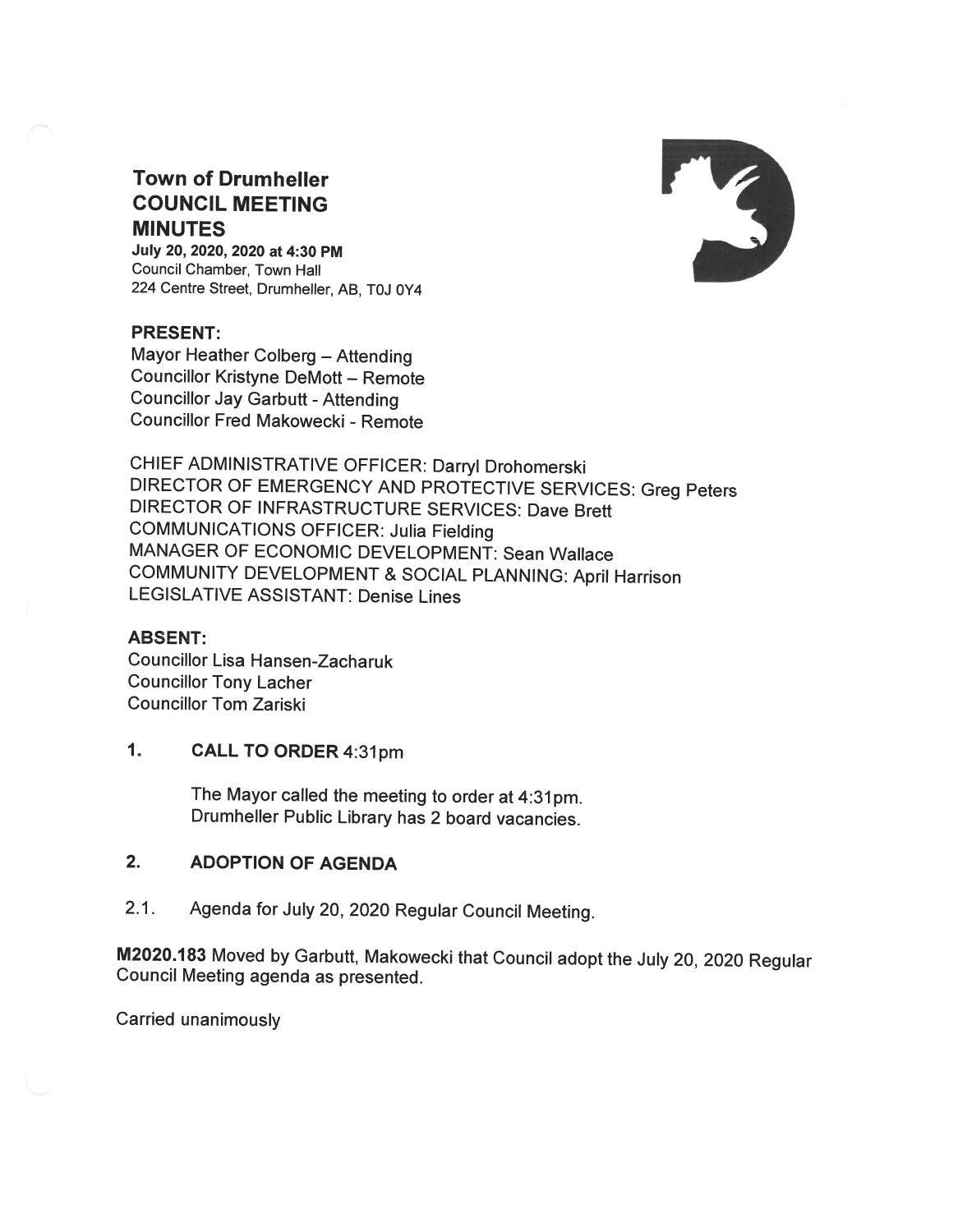### 3. MINUTES

3.1. Minutes for the July 6, 2020 Regular Council Meeting.

Council Meeting minutes as presented. M2020.184 Moved by Garbutt, Makowecki that Council adopt the July 6, 2020 Regular

Carried unanimously

#### 4. MINUTES OF MEETING PRESENTED FOR INFORMATION

4.1. Valley Bus Society July 2020 Meeting Minutes

M2020.185 Moved by DeMott, Garbutt that Council accept the minutes of the July 2020 Valley Bus Society Meeting for information.

Carried unanimously

#### 5. DELEGATIONS

 $5.1<sub>1</sub>$ RCMP - Staff Sergeant Ed Bourque - Report Presentation

> Using the Policing Committee Survey Trends results as <sup>a</sup> guideline, Staff/Sgt Bourque informed Council of how the RCMP willbe addressing the community concerns that were voiced in the survey.

#### 6. ADMINISTRATION REQUEST FOR DECISION AND REPORTS

#### 6.1. **CHIEF ADMINISTRATIVE OFFICER**

#### 6.1.1. Covid-19 Town of Drumheller Update

https://www.alberta.ca/maps/covid-19-status-map.htm Alberta Health Services has updated Drumheller to the Watch Category for For more information on Covid cases in and around Drumheller visit: There is no plan at this time to reinstate the Emergency Operations Centre. Increased communication about the Covid-19 Pandemic as it pertains to Drumheller will be accessible through the Town website, social media sites and newspaper. The Town is monitoring the information from Alberta Health Services.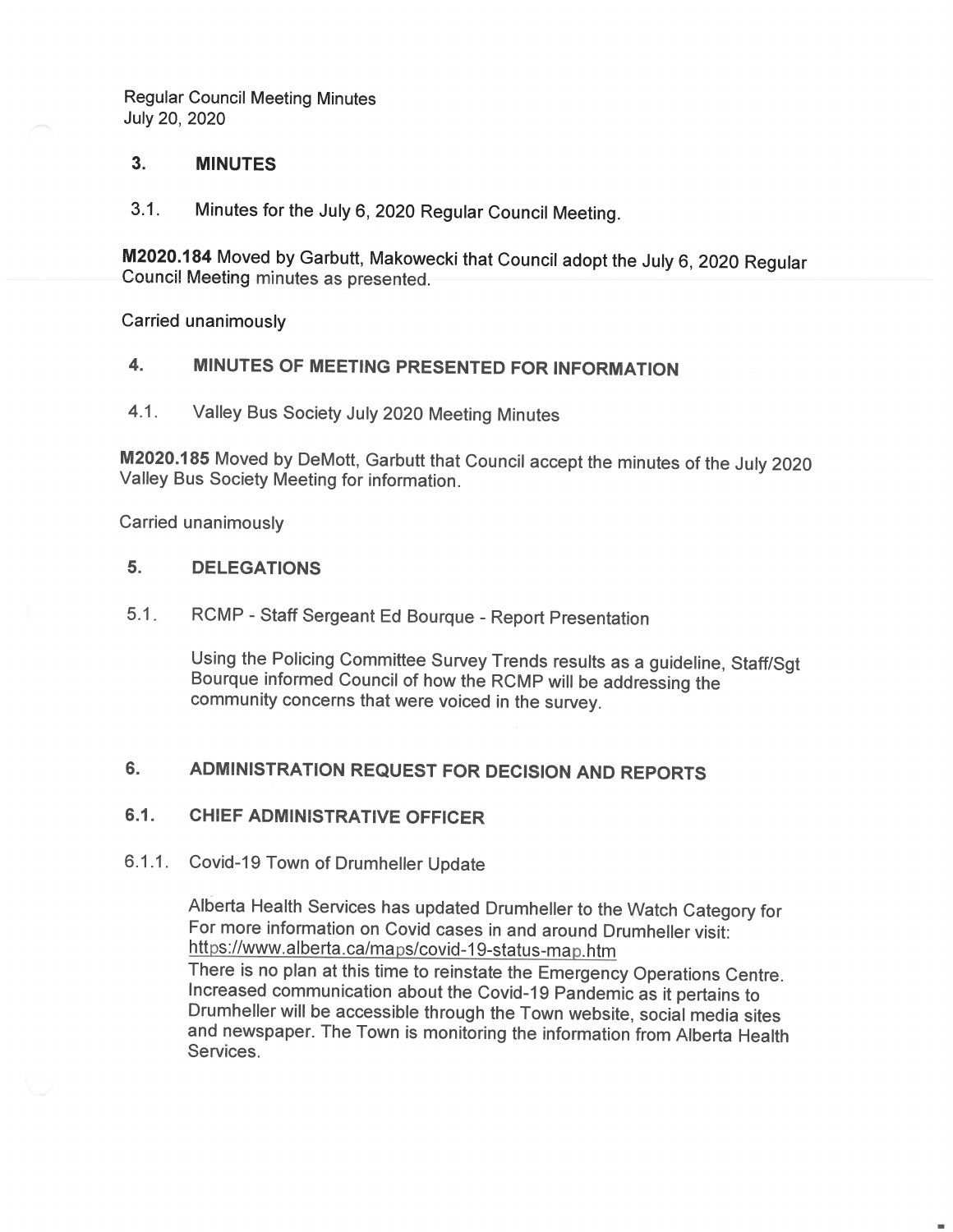Municipal Development Plan Bylaw 14.20 - Rezoning Amendment - Industrial  $6.1.2.$ Development to Industrial Development/Compatible Commercial **Development** 

Please Note: A Public Hearing will be held Tuesday August 4, 2020.

M2020.186 Moved by Garbutt, DeMott that Council give first reading to Municipal Development Plan Bylaw No.14.20 to amend Municipal Development Plan Bylaw 11.08 for the Town of Drumheller.

Carried unanimously

6.1.3. Land Use Bylaw 15.20 - Uses and Rules for Direct Control District

Please Note: A Public Hearing will be held Tuesday August 4, 2020.

M2020.187 Moved by Garbutt, Makowecki that Council give first reading to Land Use Bylaw No.15.20 to amend Land Use Bylaw 10.08 for the Town of Drumheller.

Carried unanimously

6.1.4. Request for Decision - Property Tax Deferral Due to Covid-19 Pandemic

M2020.188 Moved by Makowecki, Garbutt that Council defer Property Tax payments, without penalty, from August 31, to October 31, 2020 as a result of the Covid-19 Pandemic and associated economic challenges.

Discussion.

Suggested amendment to the original motion by Garbutt: Taxes will be due November 30th but no penalties will accrue until December 1st, 2020.

M2020.189 Moved by Makowecki, DeMott that Council defer Property Tax payments, from August 31 to November 30, 2020 with no penalties to accrue until December 1<sup>st</sup>, 2020 as a result of the Covid-19 Pandemic and associated economic challenges.

**Carried unanimously**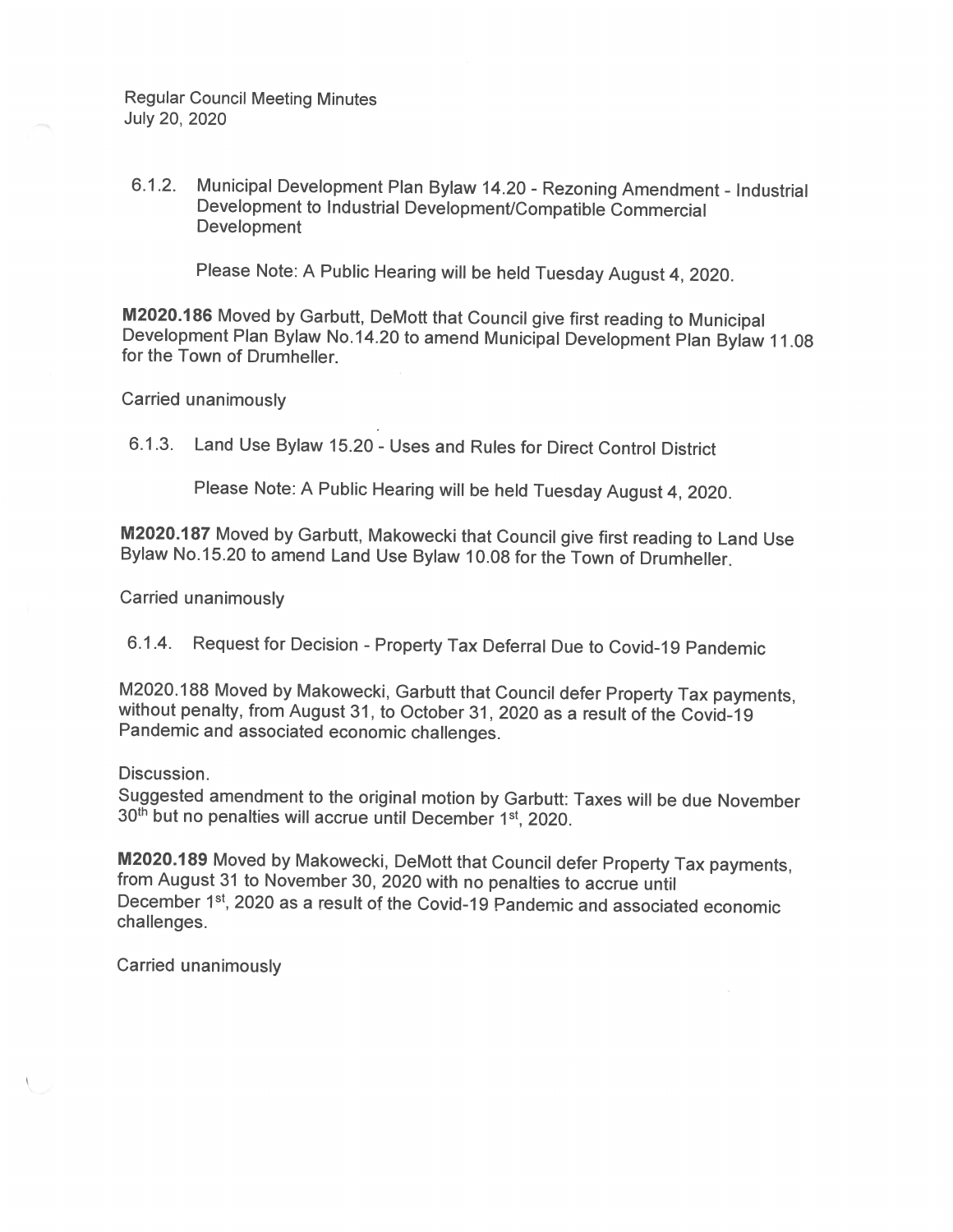#### **DIRECTOR OF INFRASTRUCTURE SERVICES**  $6.2.$

Request for Decision - Asset Management Capacity - Building Cohort  $6.2.1$ Application

M2020.189 Moved by Garbutt, DeMott the Town of Drumheller resolves to submit an Asset Management Capacity - Building Cohort Application - jointly offered by RMA, AUMA, IAMA. The Town of Drumheller commits to incur travel and accommodation charges associated with Cohort Training and understands these will not be reimbursed, The Town of Drumheller recognizes that participants may be asked to work with the project team to provide at least one (1) meeting space to hold a meeting. The Town of Drumheller will commit three (3) people for training for the purpose of learning:

- Establishment and development of an internal Asset Management Team
- Development of an Asset Management Policy
- Development of an Asset Management Strategy

### **Carried unanimously**

# 6.2.2. Request for Decision - FCM Asset Management Grant Application

M2020.190 Moved by Garbutt, Makowecki be it resolved that the Town of Drumheller Council directs staff to apply for a grant opportunity from the Federation of Canadian Municipalities' Municipal Asset Management Program for Palliser Regional Asset Management Project. Be it therefore resolved that the Town of Drumheller commits to conducting the following activities in its proposed project submitted to the Federation of Canadian Municipalities' Municipal Asset Management Program to advance our asset management program:

- Activity 1: Regional Webmap Asset Management Module License + Training, and
- Activity 2: data conversion + document scan to Webmap.

Be it further resolved that the Town of Drumheller commits \$5,000.00 from its operation budget toward the costs of this initiative.

Carried unanimously